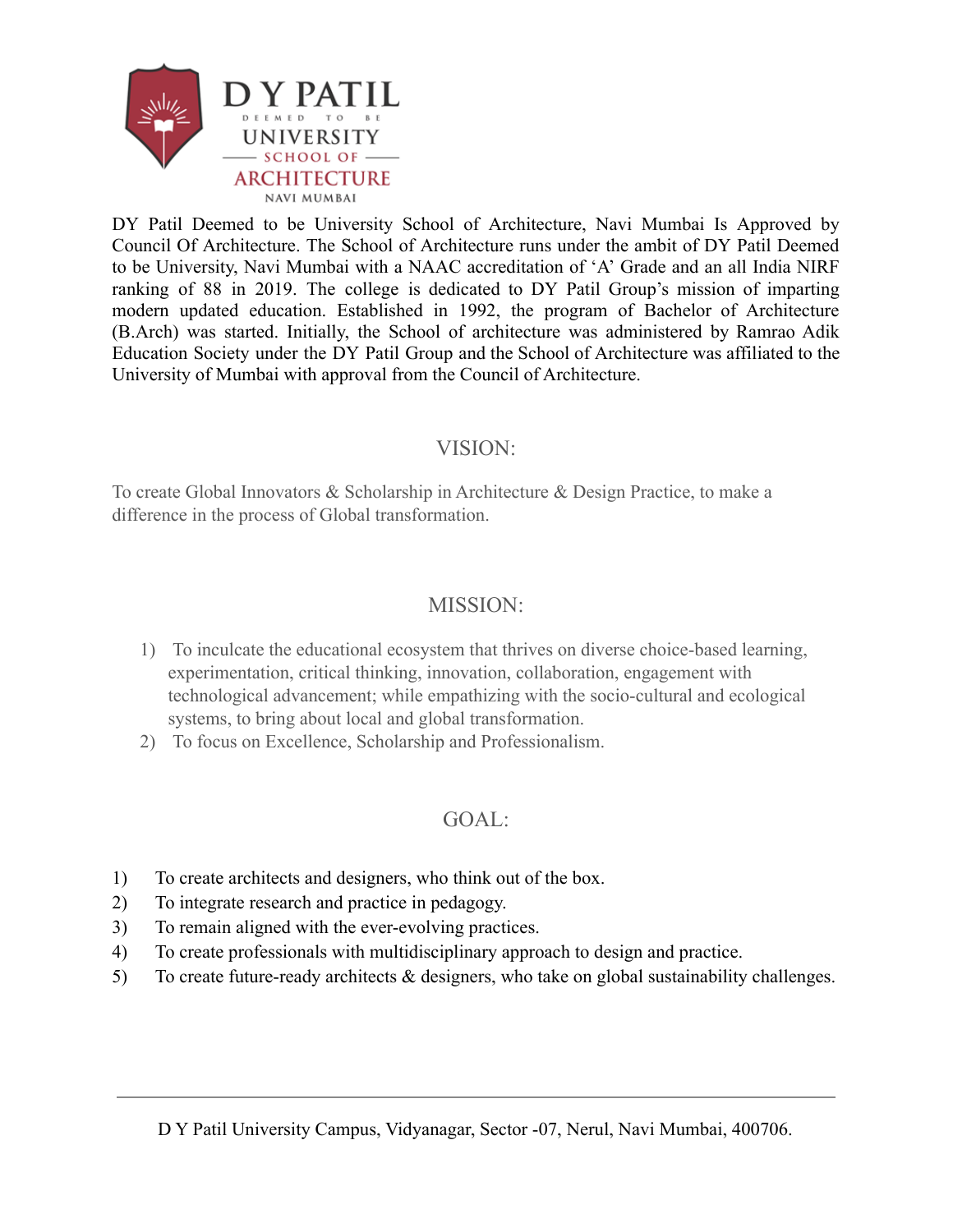

# **Why DY Patil School of**

# **Architecture**

- 1. Modern & Advanced Coaching under experienced Faculty in the field of Architecture.
- 2. State of art facilities.
- 3. Syllabus as per guidelines of the Council of Architecture.
- 4. Site Visits and Site Studies for the understanding.
- 5. Apprenticeship and Internship.
- 6. Various hands-on workshops and seminars.
- 7. Experience of National and International platforms for practice.
- 8. Professional practice and communication skill development.
- 9. Online reading material.
- 10. Practical and Theoretical examination pattern.

## **Programs Offered**

- Bachelors of Architecture (B Arch) Program
- Masters of Architecture (M Arch) in Urban Design Program

## Bachelors of Architecture (B Arch) Program

In the year 2019, it was brought under the ambit of DY Patil Deemed to be University, Navi Mumbai. In 2018 a separate School of Architecture was started under DY Patil Deemed to be University, Navi Mumbai, which was later decided to be closed and merged with the old school of Architecture. Since coming under DY Patil Deemed to be University, Navi Mumbai, the School of Architecture has developed its own academic syllabus which is modified from time to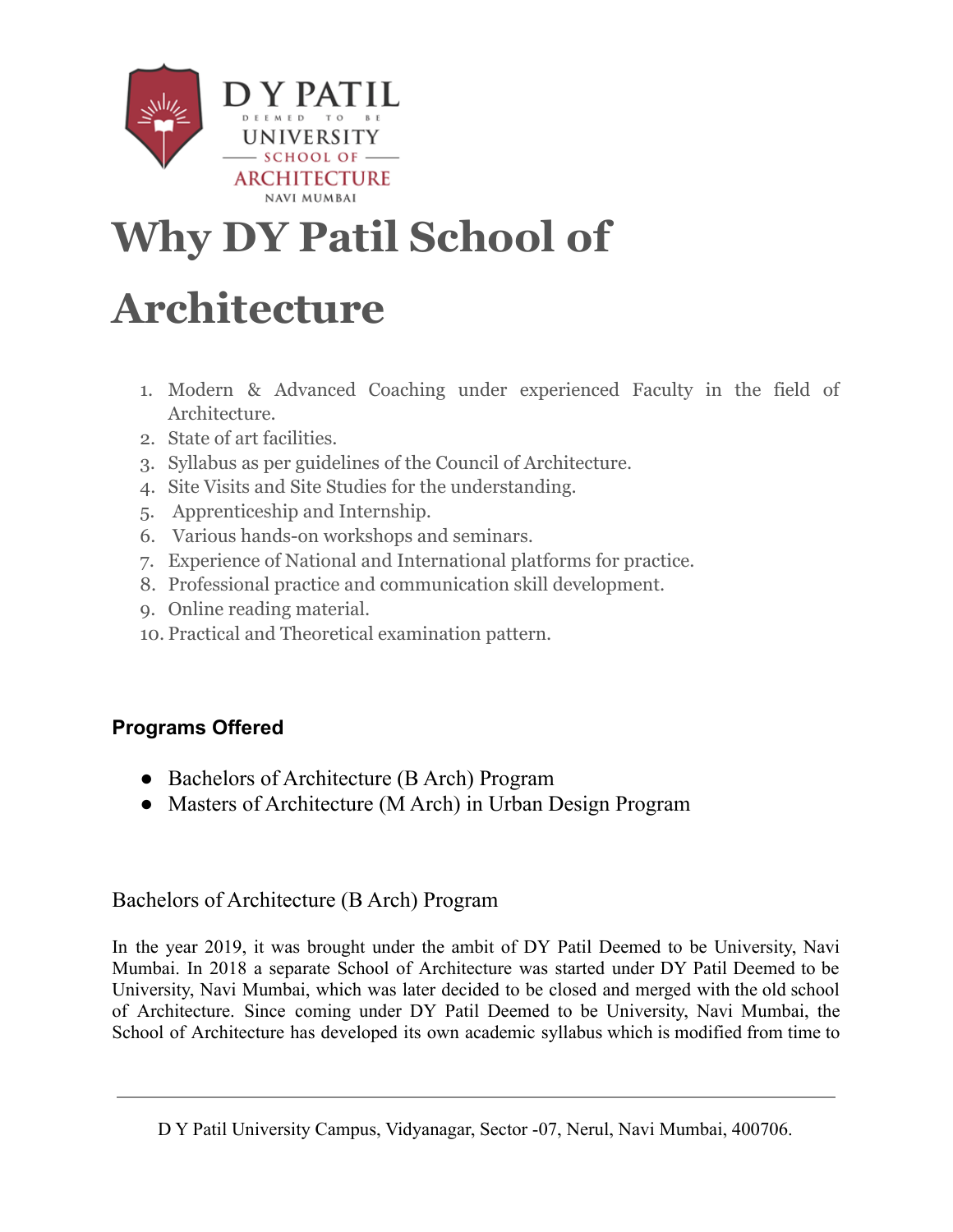

time as per the demands of the profession and a degree is awarded at the completion of the program.

Academic excellence is ensured by experienced faculties and facilitated by art facilities. The curriculum is designed to provide a balanced mix of theoretical discipline and opportunities for fluid expression of creativity. Ample opportunities for practical exposure and professional interaction are provided through various forums and events.

#### Eligibility:

• candidate shall be admitted to B.Arch. course unless she/ he has passed in  $10+2$ 

scheme of examination with PCM subjects or pass in 10+3 Diploma with Mathematics, as the

case may be.

● Candidates who have qualified the aptitude test i.e. NATA or JEE, with pass

percentage in 10+2 scheme of Examination with PCM or 10+3 Diploma with Mathematics shall

be eligible for admission to B.Arch. Course.

#### Masters of Architecture (M Arch) in Urban Design Program

The Masters of Architecture in Urban Design program offers students to shift and enhance their previously set paradigm to the macro scale of perceiving the underlined architectural urban scenarios. This course addresses the realm of the urbane by contextualizing the different practices and cultures of the cities. The famous German Architect Walter Gropius said: "Society needs a good image of itself. That is the true job of an architect." Our Masters in Architecture (M-Arch) Programme is designed to teach graduates, various dynamics of city design, and the scientific and artistic factors that make up the study of the urbane. The various disciplines of this program include History and Pedagogy, Urban or Rural Planning, Construction Management, Architecture Theory, Landscape Design, etc. We focus on the all-round development of students, polishing their professional, artistic and entrepreneurial abilities in the process.

## **ELIGIBILITY**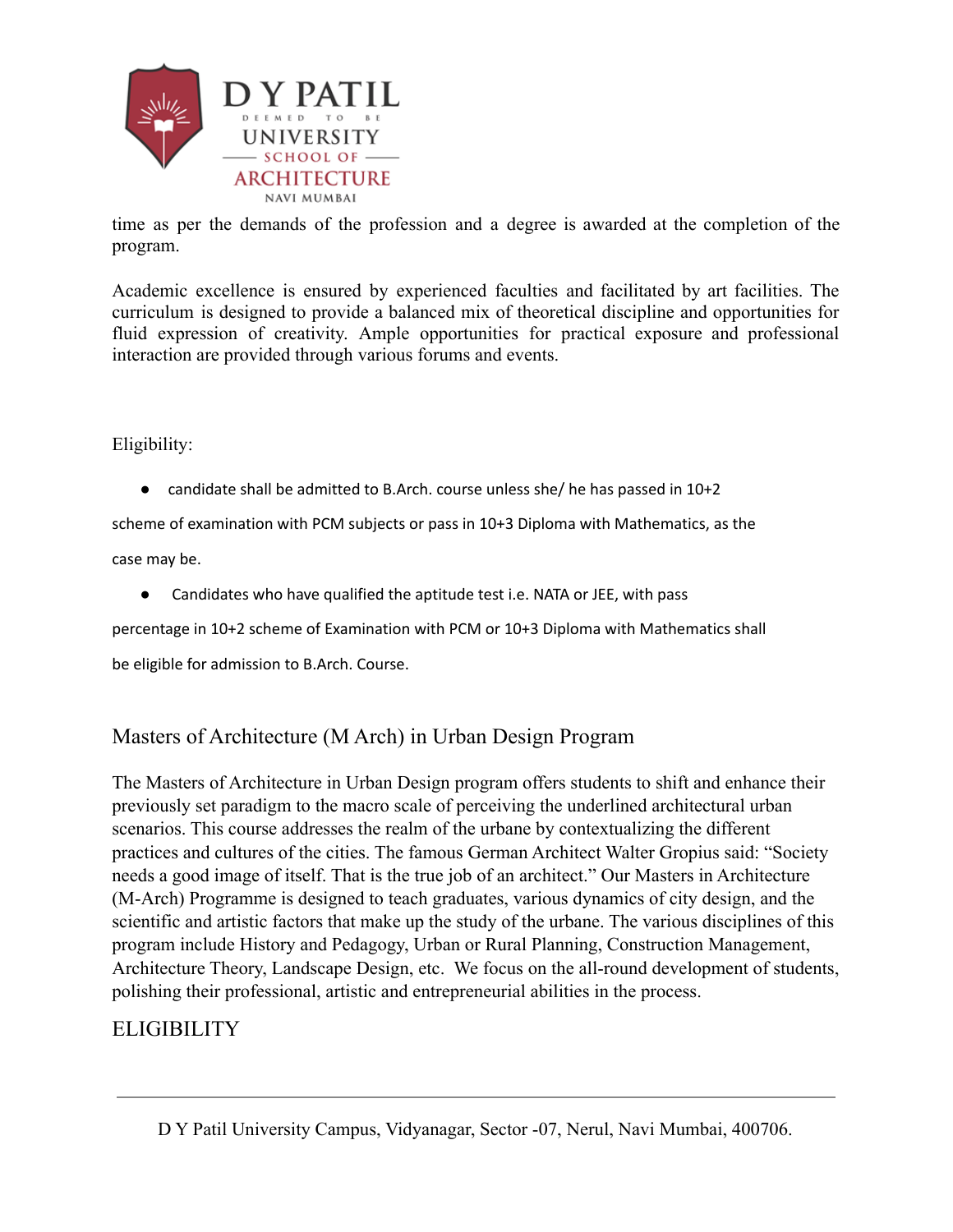

Candidate should have passed B.Arch. with 50% aggregate or equivalent course recognised by the Council of Architecture.

#### **Admission**

## ADMISSION PROCEDURE

## **STEP 1 – APPLY EARLY**

Seats are limited; hence students should apply for courses well in advance. students can apply on [www.dypatil.edu.](http://dypatiluniversityshts.com/others/rait/admission/www.dypatil.edu) Or call [\(+91\) 8448449859.](tel:+918448449859)

You can take up virtual tour of the college to understand your course, where you will live, the experience you will gain, the people you will meet & the faculties you will get.

### **STEP 2 – COMPLETE THE APPLICATION FORM**

Fill the online application form and mark the courses that you wish to apply for. The cost of applying for undergraduate programs is INR 1550, post – graduate programs is INR 2150 and doctoral programs is INR 3150. Scan and attach your recent photograph and valid address proof along with the application form. SUBMIT YOUR APPLICATION

## **STEP 3 – ACKNOWLEDGEMENT OF APPLICATION**

We will send you an acknowledgement e-mail, which will explain how to check the status of your application . We will call you in case we require any additional information.

## **STEP 4 – ASSESSING YOUR APPLICATION**

Once your application has been received, it will be considered and we might ask you to come and meet us for an interview/ group discussion / written test or undertake the same online. We will further analyze your application to ensure you to meet the eligibility criteria for the program(s) your applying for. We consider your academic history and relevant experience to ensure you can succeed in your program. Assessment process usually ranges between 2-10 working days. Once the process is complete, we will get touch with you and let you know the status of your application.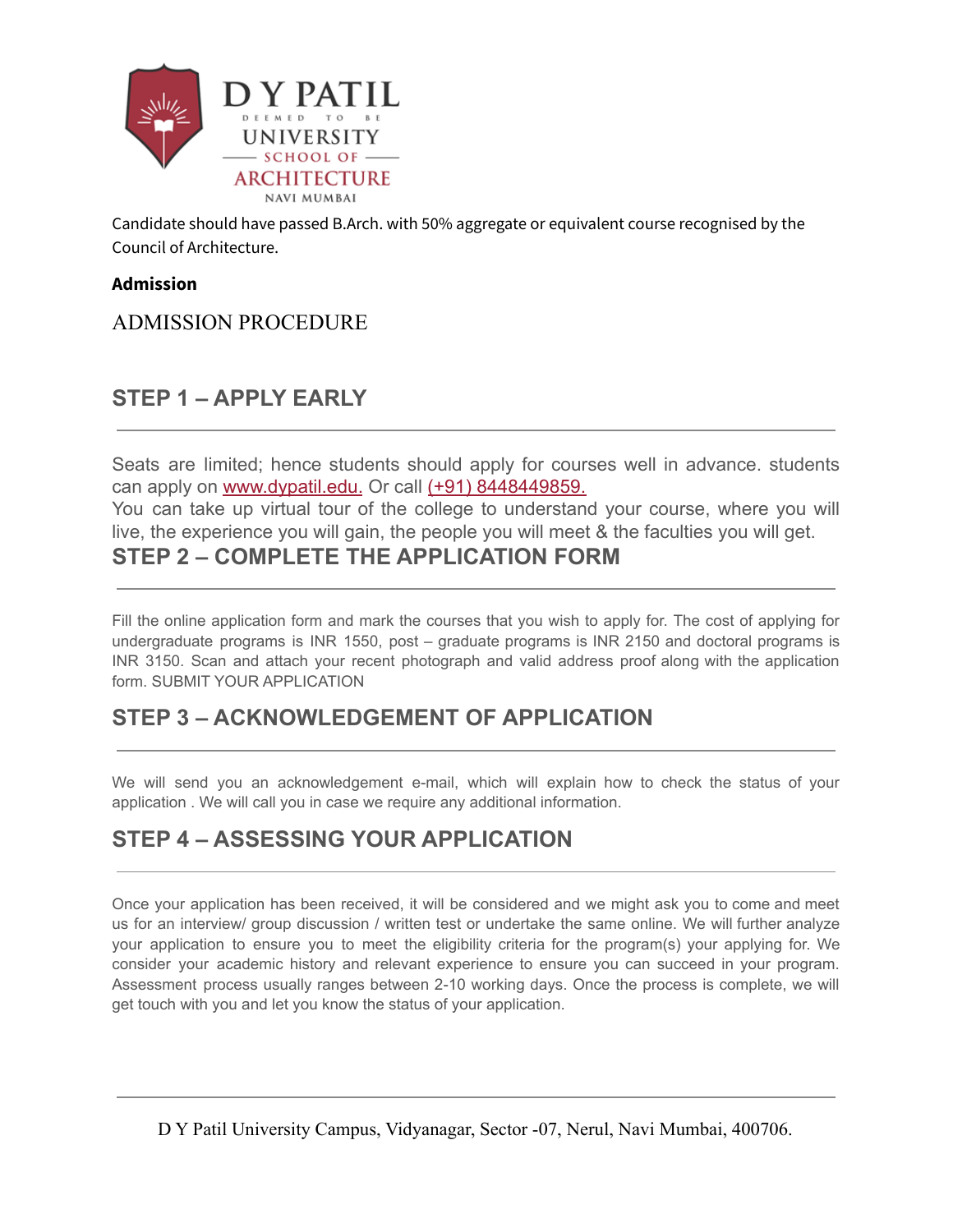

## **STEP 5 – POSSIBLE OUTCOMES**

We will get in touch with you and let you know the status of your application. The following will be the outcomes:

"CONFIRMED – You have been granted confirmed seat and you can claim it by submitting the relevant documents and paying the tuition fee.

PROVISIONAL-You have met some of the eligibility requirements for entry to your chosen program of study and we would like to offer you a provisional seat till you satisfy the rest of the requirements stipulated time frame . If you are unable to clear the eligibility required your admission will stand cancelled.

CONDITIONAL – You have to meet the conditions and approvals listed in your conditional offer to order to claim a formal offer from the university.

DECLINED- If you don't meet the entry requirements or all seats are taken, we might offer you alternative program.

## **STEP 6 – ACCEPTANCE OF OFFER**

Once you accept our offer, we will require your documents and once the documents have been verified, you will be prepared to pay the tuition fees .

## **STEP 7 – EASY FINANCE**

We offer students friendly installment schemes and also give the facility of student loan. You can learn more about it on www.dypatil.edu.

## **STEP 8 – WELCOME**

You will be invited to our orientation program, during which you can complete your registration process ,meet our faculties and new classmates , visit you department , check into your residence, explore the university and most importantly have fun !

#### Refund Policy

D Y Patil University Campus, Vidyanagar, Sector -07, Nerul, Navi Mumbai, 400706.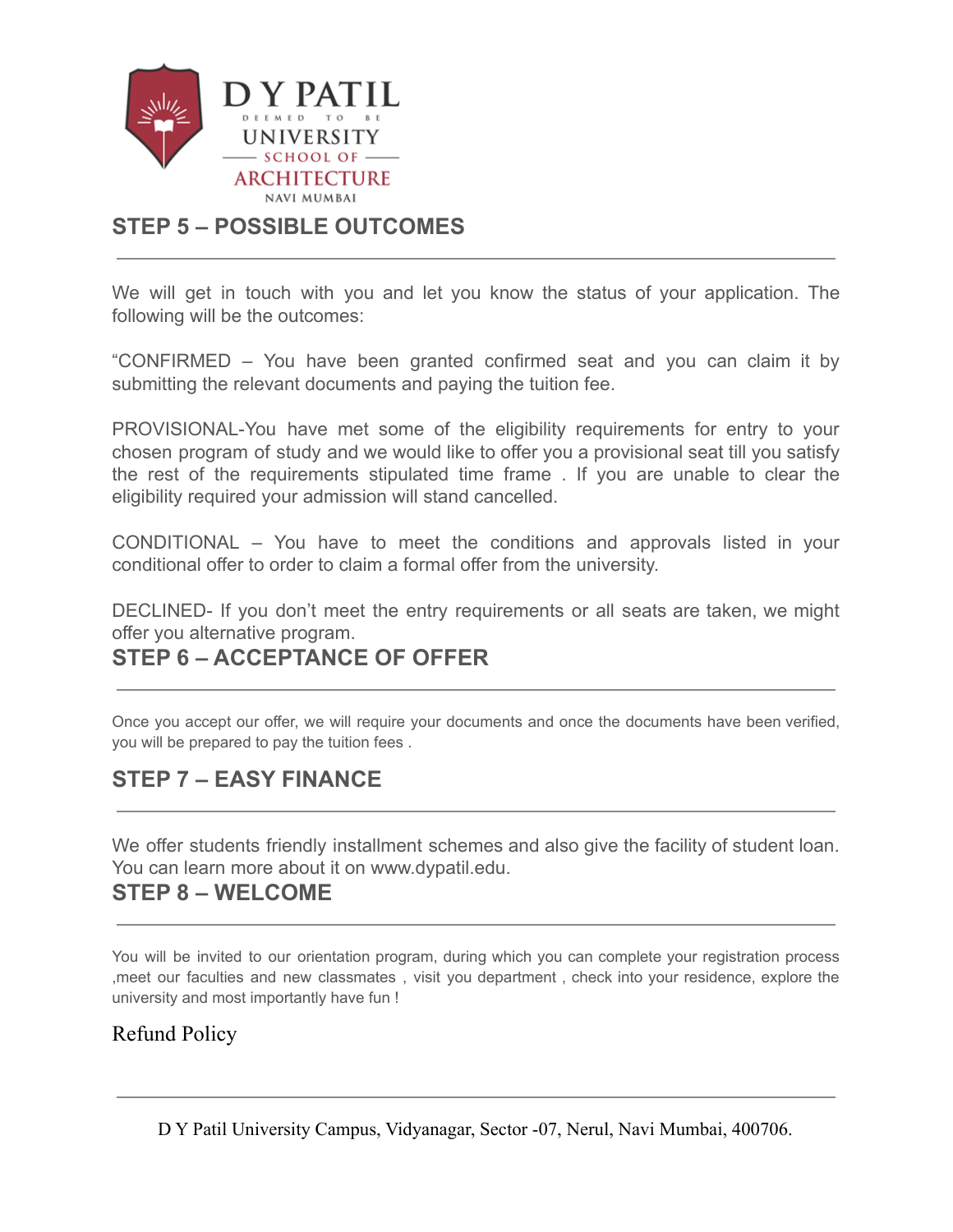

Full fees will be refunded if a candidate withdraws admission within 1 month from the date of securing admission. INR 2,000 will be deducted on account of administrative charges.

No fees will be refunded if a candidate withdraws admission after 1 month of securing admission.

For withdrawal, a handwritten application has to be submitted to the Admissions Office along with the fee receipt.

Refund /Cancellation process will be initiated only after the candidate has submitted the No dues form in the administrative department.

#### **Infrastructure**

#### **STUDIOS**

All the teaching spaces like studios and lecture rooms are air-conditioned, fully equipped with the audio visual aids necessary for the teaching and learning process.

#### SEMINAR / AUDIO VISUAL ROOM

Seminar / Audio Visual room is equipped with projection and audio equipment to conduct seminars and interactive sessions.

## EXHIBITION AREAS

Exhibition areas are equipped with display facilities for students to display their works and get inspired by works of other students.

## CLIMATOLOGY LAB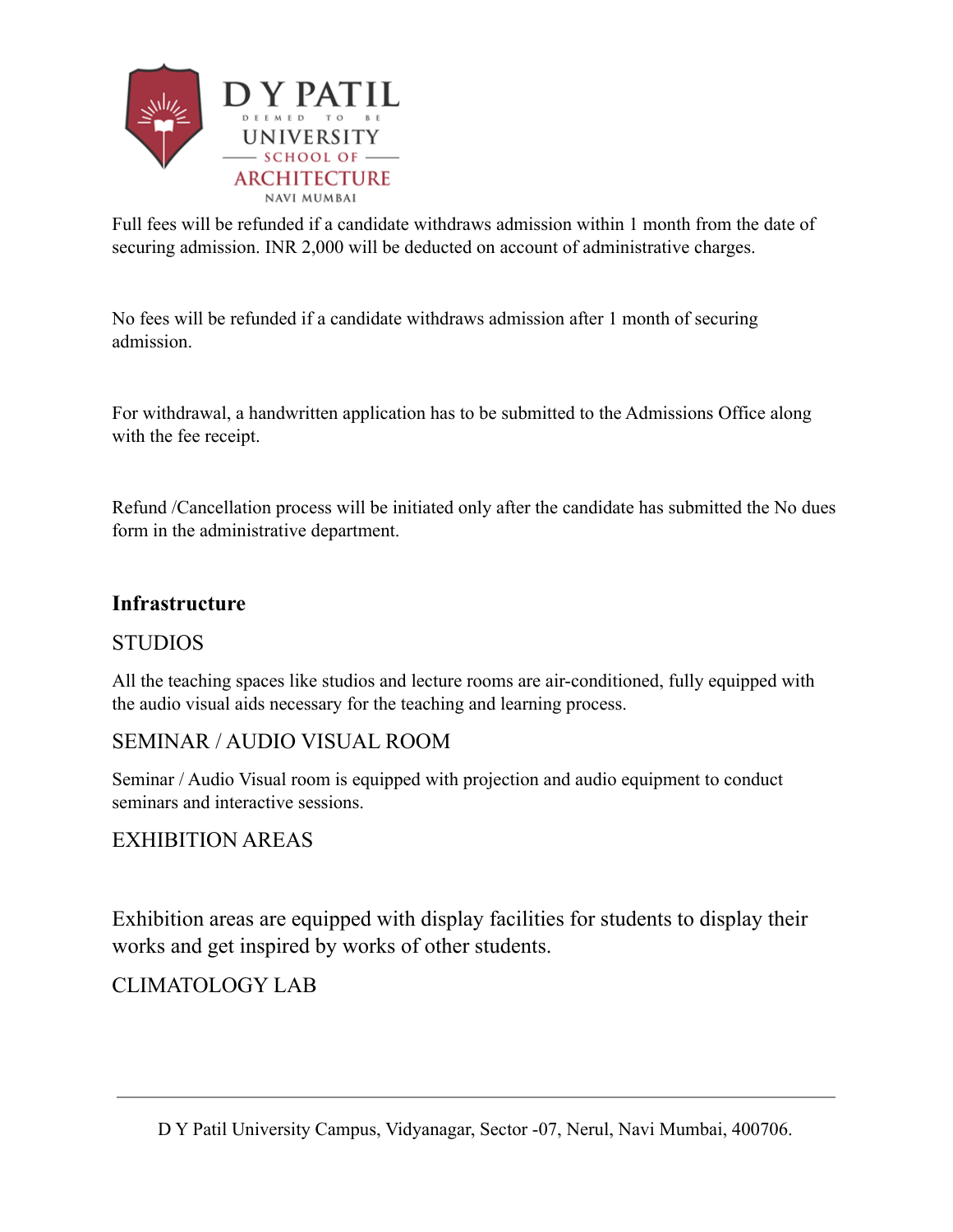

Our Climatology/Environment laboratory is having the latest equipment for the study of the subject.

## SURVEY LAB

Our Surveying lab is having all the latest equipment like the total station and other gadgets for the work on hands experience for the students.

## MODEL MAKING LAB / MATERIAL MUSEUM

The material museum in our school is loaded with all the latest new material samples for the practical experience of the students.

## COMPUTER LAB

Our school has a fully developed computer lab with the latest computers and software. It is managed by a qualified technician.

## LIBRARY

Our air-conditioned library houses an impressive number of latest books, journals, magazines, subscriptions to numerous e-journals and collection of dissertations since inception.

## CONTACT US

Dr. D. Y. Patil University Campus,

Vidyanagar, Sector -07, Nerul,

Navi Mumbai, 400706.

Contact Numbers Principal's Office: 022-27709454

D Y Patil University Campus, Vidyanagar, Sector -07, Nerul, Navi Mumbai, 400706.